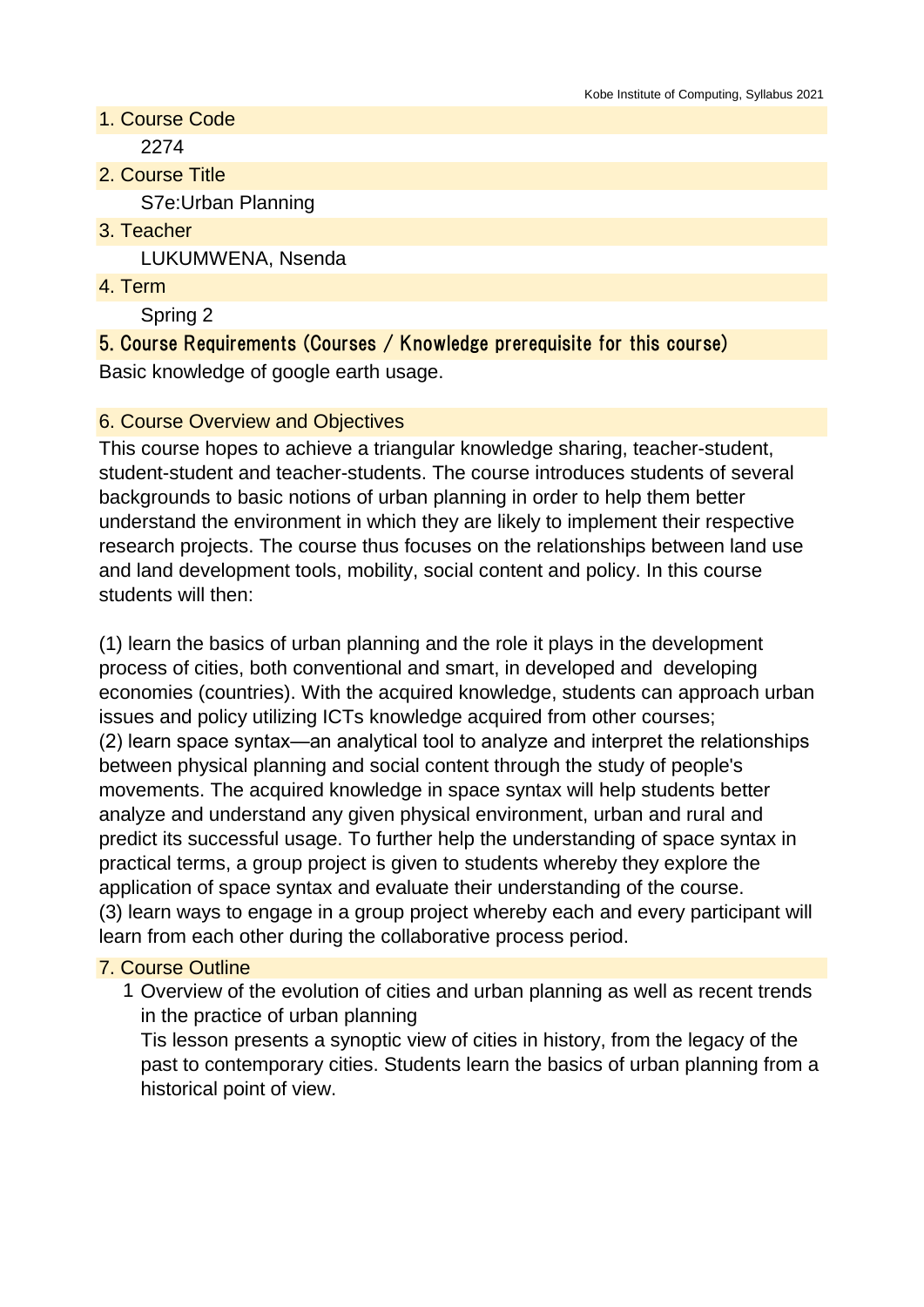- 2 Introduction to Urban Planning—Basics of the neighborhood unit Students will learn about the Neighborhood Unit following the Conventional model and the one suggested by New Urbanism. For further understanding the notion of the Neighborhood Unit, Students will thus try to the model of Neighborhood that characterizes the city in which they live in their own country.
- 3 The role and power of Open spaces in the city Open spaces are being revisited worldwide today in modernist, contemporary and old cities for their qualities and role they play today in urban settings. Students will work in group to discuss the role played by open spaces in cities of origin, based of videos selected by the instructor.
- 4 The role of urban planning in the cities development process over time Based on the lessons 1 through 3, Students engage in a workshop style group work where they discuss and demonstrate the role urban planning and how learned principles can be applied to sections (or a section) of a city to be chosen by the students and the instructor.
- 5 Space Syntax—Theory and practices Space Syntax is a theoretical and practical tool used in urban planning to understand the social content of physical space arrangement through moments of people. Students will learn the basics of Space Syntax and apply its principles to a case study—Group Work.
- 6 Land use principles and the city form in history Students will learn the basics of land use and the way they have been implemented historically in cities around the world, from hygienists to modernists to new urbanists
- 7 Land use and Land Consolidation/Readjustment (1) In this lesson students will learn about the basics of land use, definitions, and some lessons from Japan.
- 8 Land use and Land Consolidation/Readjustment (2) Following up on lesson (7) students will learn in detail about the role and applications of lan use and land consolidation/readjustment. Students will be introduced to the notion of gentrification. A workshop on applicability of land consolidation will be applied to a case study to be decided by the students and the instructor.
- 9 Introduction to New towns—A synoptic survey of New towns in the world Critical reading of New towns from a historical perspective Students will, based on the critical analysis on some selected new towns, students will summarize their findings in a proposal of some improvement guidelines for own country.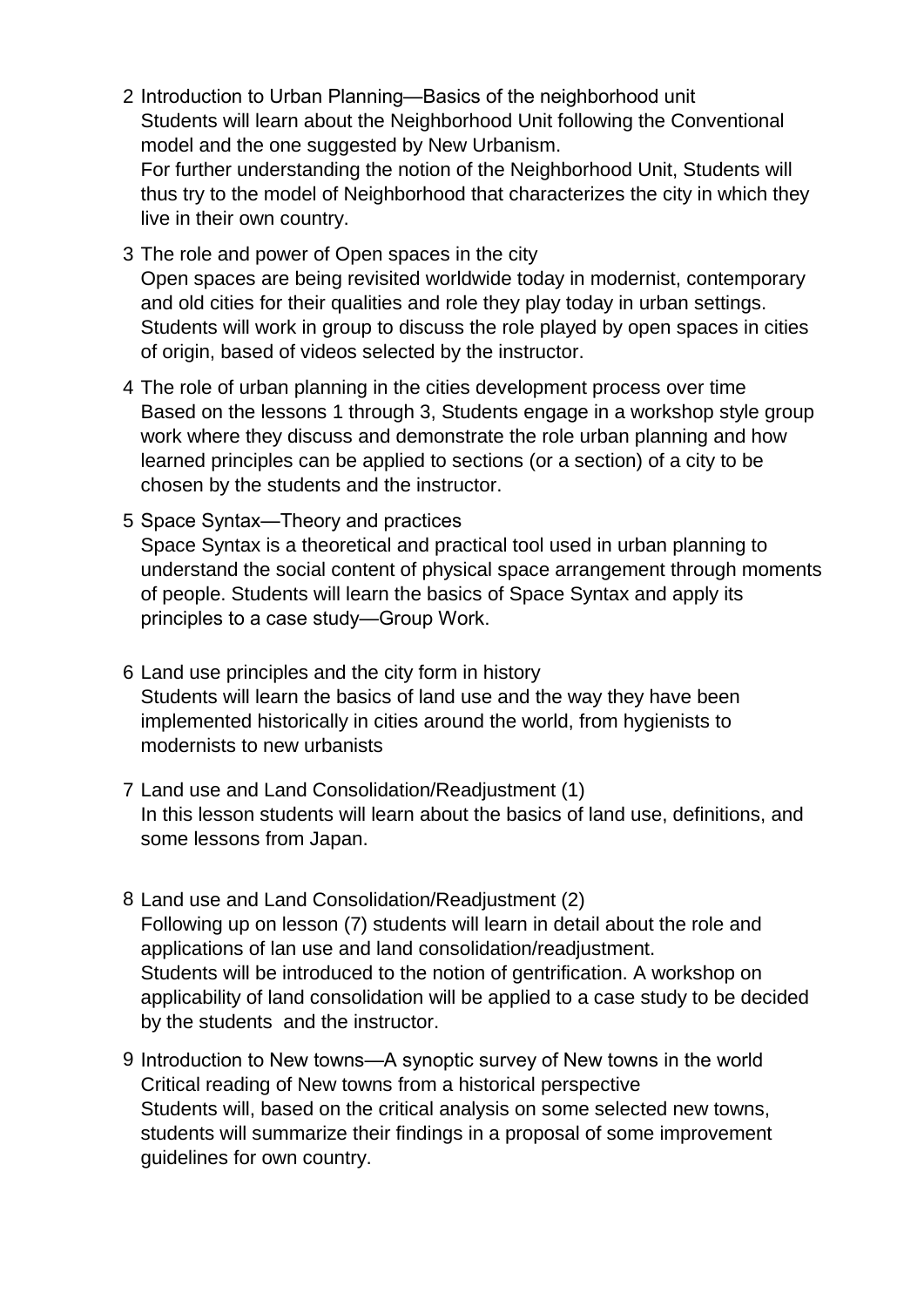10 Introduction to Smart Cities

Students will be introduced to the framework of smart cities. A comparative study of some smart cities, Singapour, Amsterdam, Barcelona, Johannesburg,etc. will be presented to further the understanding of the framework of smart cities.

- 11 Urban Transportation and Forms of Mobility This lesson is about urban transportation, its numerous modes of mobility, including the role that it plays in relation to urban planning and development Students will learn about walkability and urban development.
- 12 Technology and Urban Planning Public Infrastructures and SDGs Technology is crucial to urban planning. Students will learn about the role, benefits and using and how to apply technologies in urban planning, particularly addressing urban communities.
- 13 ICT in Urban Planning

This lesson introduces students ICT application in urban planning. In urban planning, ICT can be conceptualized as new type of infrastructure providing for the the transport of data and information. ICT are bound to affect urban design through the processes of economic development and such changes in land uses as redevelopment.

14 Applications of ICT to urban planning, community design

ICTs have developed and evolved to be the main axis of the the third millennium and affect the way we live, interact and use space, physically and digitally.

In this lesson students will research on the many ways in which ICTS are being implemented in cities around the world and eventually summarize their findings in to a final report.

15 Final Project presentation and Evaluation Students will make presentations of their respective final reports for a final evaluation.

16

# 8. Textbooks (Required Books for this course)

### **None.**

The course engages students in several discussions using extensively videos on current issues related to urban planning and urban design. Students are encouraged to come up with articles related to urban planning out of their readings guided by the course under my supervision. I usually pick up video material that students have a chance to read prior to the course. Such material include the following topics, mobility, rapid, medium and slow; public spaces, smart and creative cities, etc.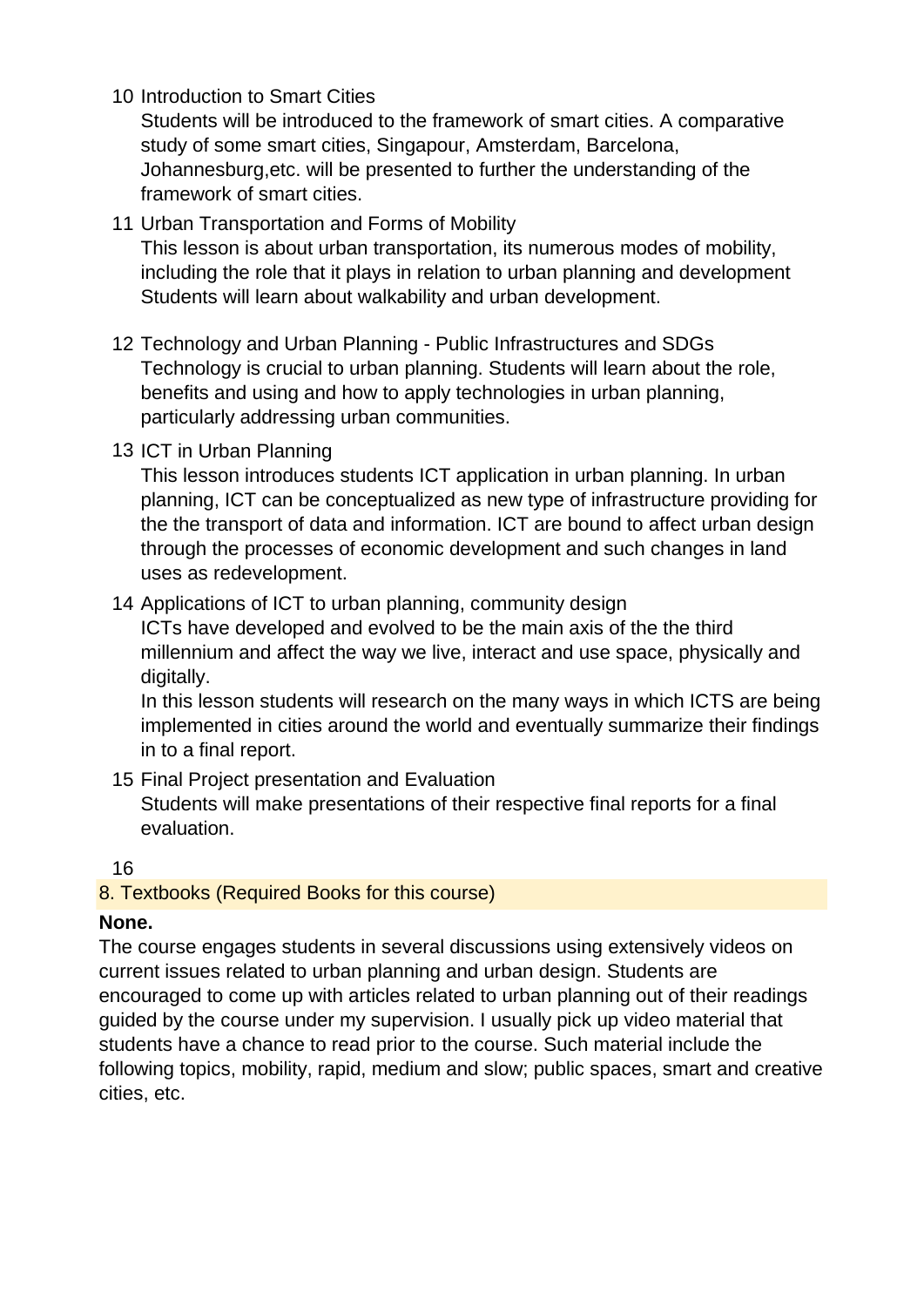9. Reference Books (optional books for further study)

1. Human Centered Design Toolkit 2nd Edition 2011 by IDEO

2. Publications: Urban Planning

3. Creative Cities

4. The City Shaped: Urban Patterns and Meanings By Spiro Kostof

5. Rethinking the informal City?Critical Perspectives from Latin America edited by Felipe Hernandez and Lea K. Allen

6. GIS Organisations and People A Socio-technical Approach by Derek Reeve and James Petch Published in 1999

7. Urban contemporary Planning by Levy, 2015

8. Urban Land Use Planning by Philip R. Berke, David R. Godschalk, and Edward J. King with Daniel A. Rodriguez, 2006.

9. E-Planning, ICTs for Urban Development and Monitoring by Carlos Nunes Silva, 2009

10. Urban Planning, 2nd Edition by Anthony J. Catanese and James C. Snyder, 1977

11. Building Smart Cities, Analytics, ICT, and Design Thinking 2016 by carol L. Stimmel, CRC Press

12. Infill (Re)development, An Optimal Approach for Citywide Informal Settlement Upgrading by Bashir Ahmad Amiri, Nsenda Lukumwena, 2019 LAMBERT academic Publishing, Germany

10. Course Goals (Attainment Targets)

- (1) Gain analytical and interpretative planning skills likely to support appropriate planning and design interventions and/or policies.
- (2) Understand the relationship between physical planning and social content—a key concept for undertaking the development of planning and its implementation in a fashion that earnestly fits the context of concern.
- (3) Building on (1) and (2), students can thus (i) initiate projects that meaningfully and socially impact the targeted society and its urban domain; and (ii) effectively forecast the usefulness and effectiveness of the projected urban development of the initiated projects.
- (4)

(5)

(6)

(7) (8)

11. Correspondence relationship between Educational goals and Course goals

| Educational goals of the school | <b>Course Goals</b>                          |                            |          |
|---------------------------------|----------------------------------------------|----------------------------|----------|
| High level ICT                  | Basic academic skills                        | (2,                        |          |
| skills                          | Specialized knowledge and literacy           | (2), (3)                   |          |
| Human skill<br>(Tankyu skill)   | Ability to continually improve own strengths | ΄3                         |          |
|                                 | Ability to discover and Problem setting      |                            | (2,      |
|                                 | resolve the problem<br>in society            | <b>Hypothesis planning</b> |          |
|                                 |                                              | <b>Hypothesis testing</b>  | ΄3       |
|                                 |                                              | Practice                   | ΄3       |
|                                 | Fundamental                                  | Ability to step forward    | 2        |
|                                 | Competencies for                             | Ability to think through   | (1), (2) |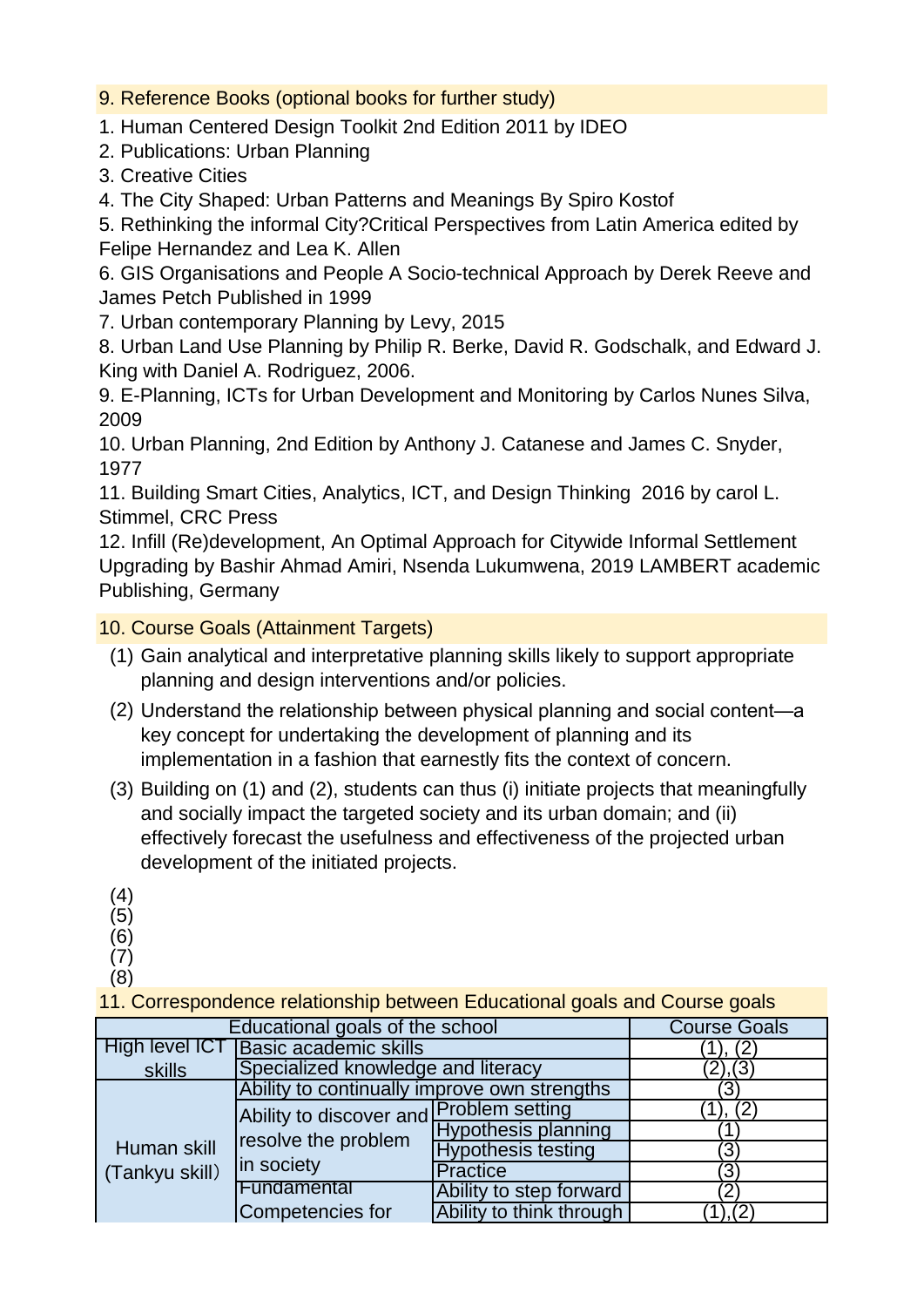|                                                                  |                                                                           | Ability to work in a team<br>Working Persons                                                                                      |  | (3) |    |    |                  |  |  |
|------------------------------------------------------------------|---------------------------------------------------------------------------|-----------------------------------------------------------------------------------------------------------------------------------|--|-----|----|----|------------------|--|--|
| <b>Professional ethics</b><br>12. Evaluation                     |                                                                           |                                                                                                                                   |  |     |    |    |                  |  |  |
| Goals                                                            |                                                                           |                                                                                                                                   |  |     |    |    |                  |  |  |
|                                                                  |                                                                           | Evaluation method & point allocation<br><b>Presentation Deliverables</b><br><b>Reports</b><br>examination<br>Other<br>Quiz        |  |     |    |    |                  |  |  |
|                                                                  | Ί                                                                         |                                                                                                                                   |  |     |    |    |                  |  |  |
|                                                                  | $\overline{2}$                                                            |                                                                                                                                   |  |     |    |    |                  |  |  |
|                                                                  | $\overline{3}$                                                            |                                                                                                                                   |  |     |    |    |                  |  |  |
|                                                                  | $\overline{4}$                                                            |                                                                                                                                   |  |     |    |    |                  |  |  |
|                                                                  | $\overline{5}$                                                            |                                                                                                                                   |  |     |    |    |                  |  |  |
|                                                                  | $\overline{6}$                                                            |                                                                                                                                   |  |     |    |    |                  |  |  |
|                                                                  | 7                                                                         |                                                                                                                                   |  |     |    |    |                  |  |  |
|                                                                  | $\overline{8}$                                                            |                                                                                                                                   |  |     |    |    |                  |  |  |
|                                                                  | <b>Allocation</b><br>13. Evaluation Criteria                              |                                                                                                                                   |  | 40  | 20 | 40 |                  |  |  |
|                                                                  | Examination                                                               |                                                                                                                                   |  |     |    |    |                  |  |  |
|                                                                  |                                                                           |                                                                                                                                   |  |     |    |    |                  |  |  |
|                                                                  |                                                                           |                                                                                                                                   |  |     |    |    |                  |  |  |
|                                                                  |                                                                           |                                                                                                                                   |  |     |    |    |                  |  |  |
| Quiz                                                             |                                                                           |                                                                                                                                   |  |     |    |    |                  |  |  |
|                                                                  |                                                                           |                                                                                                                                   |  |     |    |    |                  |  |  |
|                                                                  |                                                                           |                                                                                                                                   |  |     |    |    |                  |  |  |
|                                                                  |                                                                           |                                                                                                                                   |  |     |    |    |                  |  |  |
| <b>Reports</b>                                                   |                                                                           | The report details the project                                                                                                    |  |     |    |    |                  |  |  |
|                                                                  | Presentation                                                              | The presentation shows the ability of the student to sell one's<br>Students deliver a project comprising of a report and a visual |  |     |    |    |                  |  |  |
|                                                                  | <b>Deliverables</b>                                                       |                                                                                                                                   |  |     |    |    |                  |  |  |
| Other                                                            |                                                                           |                                                                                                                                   |  |     |    |    |                  |  |  |
|                                                                  |                                                                           |                                                                                                                                   |  |     |    |    |                  |  |  |
|                                                                  |                                                                           |                                                                                                                                   |  |     |    |    |                  |  |  |
| 14. Active Learning                                              |                                                                           |                                                                                                                                   |  |     |    |    |                  |  |  |
|                                                                  |                                                                           |                                                                                                                                   |  |     |    |    |                  |  |  |
| Hourly percentage of active learning within the whole class time |                                                                           |                                                                                                                                   |  |     |    |    | 40%              |  |  |
|                                                                  |                                                                           |                                                                                                                                   |  |     |    |    |                  |  |  |
|                                                                  | Sometimes<br>Active learning such as problem solving assignment using the |                                                                                                                                   |  |     |    |    |                  |  |  |
|                                                                  |                                                                           | knowledge and skills acquired in class.                                                                                           |  |     |    |    |                  |  |  |
|                                                                  |                                                                           | 2 Active learning such as group works and discussions.                                                                            |  |     |    |    |                  |  |  |
|                                                                  |                                                                           | Sometimes                                                                                                                         |  |     |    |    |                  |  |  |
|                                                                  |                                                                           |                                                                                                                                   |  |     |    |    |                  |  |  |
| 3 Outcome presentations and feedbacks.                           |                                                                           |                                                                                                                                   |  |     |    |    | <b>Sometimes</b> |  |  |
|                                                                  |                                                                           |                                                                                                                                   |  |     |    |    |                  |  |  |
|                                                                  |                                                                           |                                                                                                                                   |  |     |    |    |                  |  |  |
|                                                                  |                                                                           | Sometimes<br>4 Students actively make decisions on how the class should be                                                        |  |     |    |    |                  |  |  |
|                                                                  | conducted.                                                                |                                                                                                                                   |  |     |    |    |                  |  |  |
|                                                                  |                                                                           |                                                                                                                                   |  |     |    |    |                  |  |  |

### 15. Notes

No exam is required. Term report and presentation are required instead. Course reading references will be provided to students timely.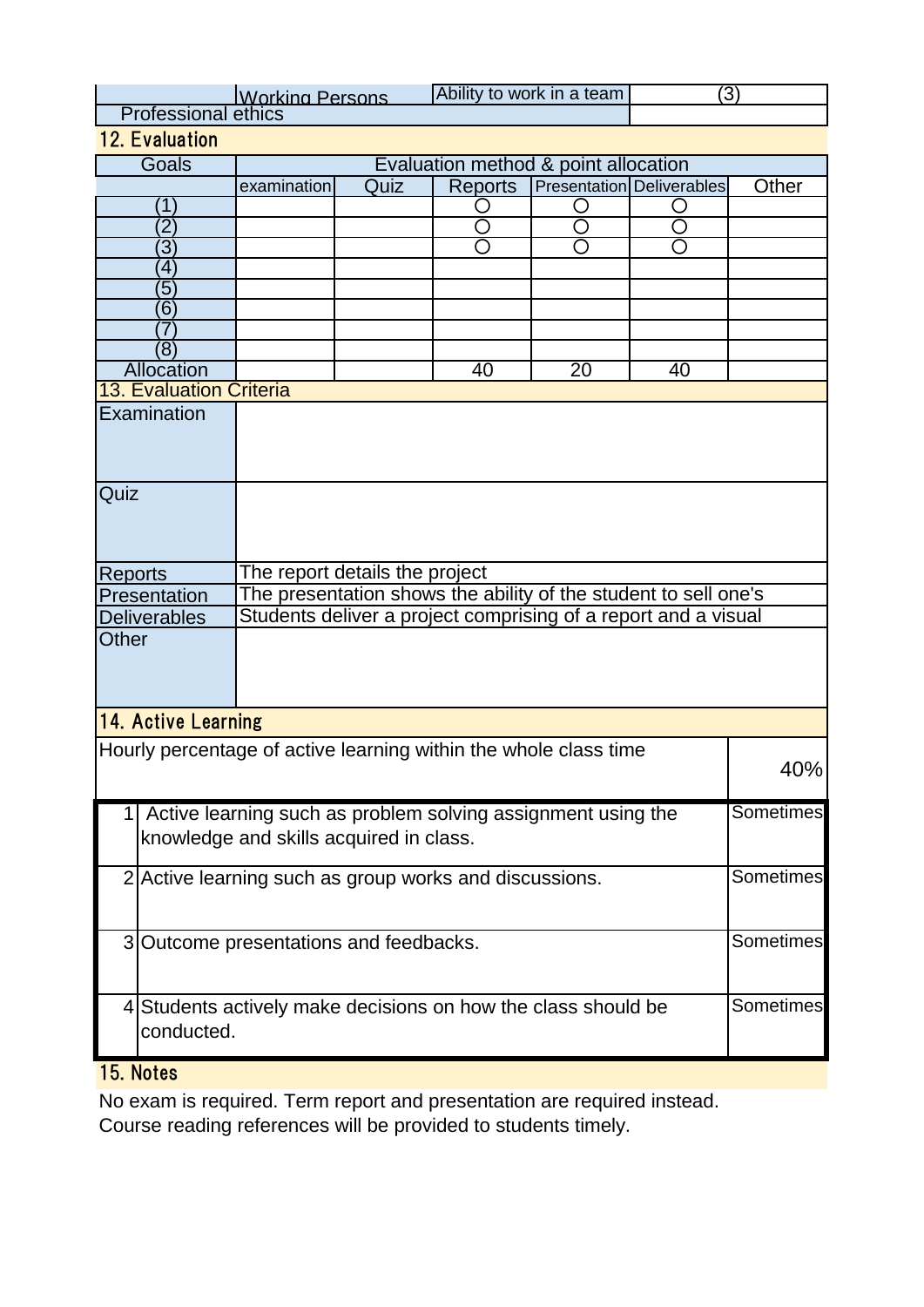### 16. Course plan

(Notice) This plan is tentative and might be changed at the time of delivery

Lesson 1: Overview of the evolution of cities and urban planning as well as recent trends in the practice of urban planning

(Lecture 90 min)

This lesson presents a Synoptic overview of cities in history, from the legacy of the past to contemporary cities. Students are introduced to the basics of space structure, gathering and channeling spaces.

Lesson 2: Reading into gathering and channeling space

(Lecture 30 min, Interactive 60 min)

Students attempt to read into gathering and channeling spaces based on Kevin Lynch's image of the city principals and Louis Khan's interpretation of the street as Room.

Lesson 3: The role and power of Open spaces in the city

(Lecture 60min, Interactive 30 min)

The lesson reviews the role played by open spaces in the City generic forms in history—from organic patterns to the grid pattern to the city as a diagram, to the grand manner and the skyline.

Lesson 4:The role of urban planning in the cities

(Lecture 90min)

This lesson explores the contribution of urban planning to the development process of cities and regions in the past and today, in developed and developing countries, from traditional to smart cities. Students are brought into discussing the extent to which new technologies impacting the city today and their future influence as technologies continue to evolve at exponential speed.

Lesson 5: Understanding the basic principles of the Neighborhood Unit

(Lecture 90 min)

A neighborhood unit is the smallest unit in urban planning. Students will learn the very basic principles of a neighborhood unit. Gaining an understanding unit enables the student to understand the functioning of basic movements that we all make on daily basis.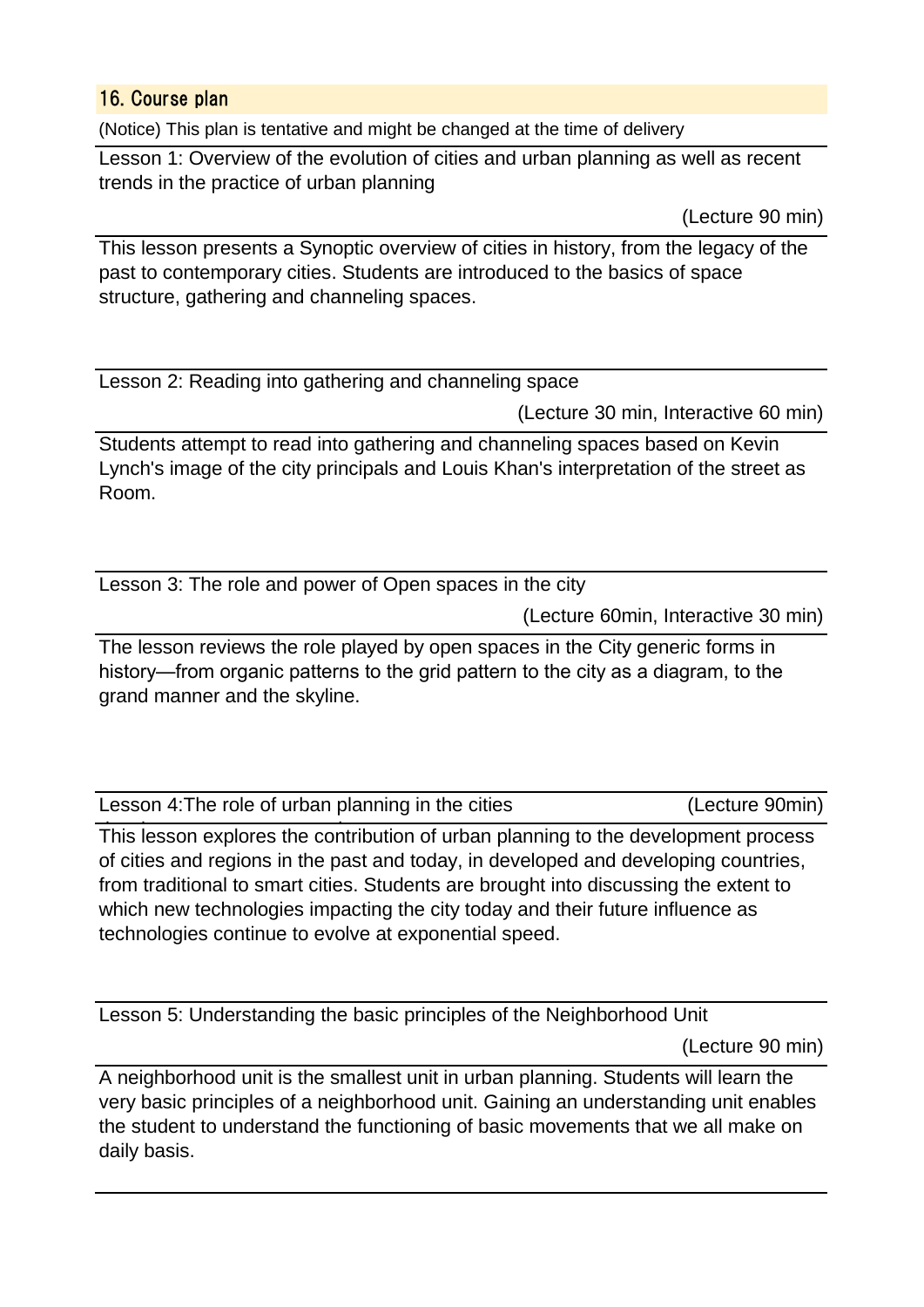Lesson 6: Space Syntax and the use of ICTs in urban planning (1)

(Lecture 90min)

Introduction to the basics of Space Syntax, its application to urban planning/design, as well as the role of ICTs in the planning and design processes.

Lesson 7: Applying Space Syntax to an urban segment (2) (Interactive 90min) Students apply the space Syntax principles to a given urban segment.

Lesson 8: Introduction to Smart Cities (Lecture 90min)

Discussing the framework of smart cities. Students prepare and engage in a discussion on smart cities both in the developed and developing countries.

Lesson 9: Functional Planning - Land use systems, including lessons from Japan

(Lecture 60min, Interactive 30 min)

Reading into Physical planning and urban design and urban development. Students will learn the difference between urban planning and urban design. Some lessons from Japan.

Lesson 10: Land consolidation, (Re)adjustment (1)

(Lecture 60 min Interactive 30 min)

Through the overview of the community master plan (or Community wide), students will gain an understanding of the land use Design and of the Real Estate Development. This section is valuable and critical for developing countries whose cities are dominated by informal sprawl and settlements that require a lot of fixes. At the end of the class students are asked to select a section of an informal city in their countries of origin for the next class.

(Lecture 30 min, Presentation 60 min) Lesson 11: Land consolidation, (Re)adjustment, including some lessons from  $\overline{1}$   $\overline{2}$ 

Students select a section of an informal city in their own countries and apply the principles of land re-adjustment, present and self-evaluate their proposals.